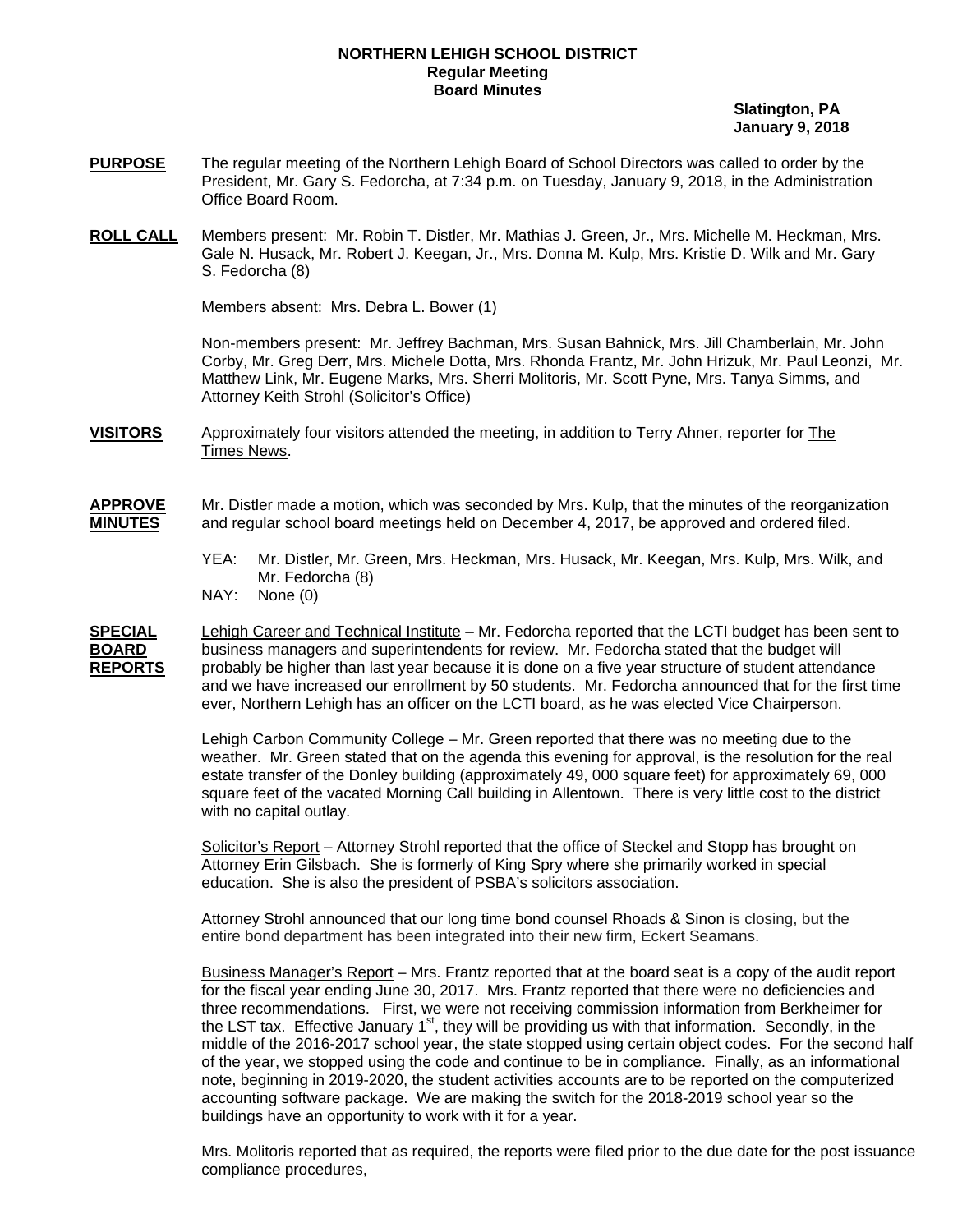## **BOARD (cont.)**

**SPECIAL** Mr. Green congratulated and thanked Mrs. Frantz and Mrs. Molitoris for another great job.

**REPORTS** Mr. Fedorcha welcomed Dr. Stoker to her first board meeting.

 Federal and Other Programs Update – Dr. Tania Stoker thanked everyone for being so welcoming. Dr. Stoker thanked the administration and building administrators for their support. Dr. Stoker updated the board on how federal funds are utilized. Title I funds are used for our early intervention strategies for students in K-6. Students are assessed using the STAR and DIBELS exams which are currently being administered. Title IIA funds are used for class size reduction in order to maintain the student/teacher ratio in first grade. Title IV funds are utilized to support our Schoolwide Positive Support program. Dr. Stoker thanked Mrs. Sherman and Mrs. Nicholas for submitting the performance goals that were due January 5, 2018. The performance goals were met for grades K-6 by meeting the spring benchmarks. Dr. Stoker thanked the staff working with our students to meet those goals. Title III funds are used for English Language Learners. We have eleven students in the district receiving services in three different languages. Mrs. Alice Lieberman is the English Language Learner teacher for the entire district. She will be giving the WIDA assessment January 22 – February 22, 2018. Dr. Stoker announced that she was able to see the kickoff of the winter Keystone exams, with 120 students being tested. Dr. Stoker commended administration, guidance, and faculty for how the keystone exams are being administered.

Mr. Fedorcha welcomed Mr. Matthew Link to his first meeting as superintendent.

Superintendent's Report - Mr. Link announced that as part of school board recognition month, two board members are being honored for their years of service. First, Mr. Gary Fedorcha, school board president, was recognized with a certificate for twenty-one (21) years of service. Secondly, a plaque was given to Mr. Mathias Green, Jr., for serving as a Northern Lehigh School Board Director for forty (40) years. Mr. Link thanked them both for their dedication and support for public school education and in particular, the Northern Lehigh School District.

Mr. Link reminded the school board directors to turn in their ethics form to Mrs. Molitoris.

Mr. Link thanked the board, the teachers, support staff, administration and students that have taken the time to make him feel welcome. Mr. Link thanked Mr. Jack Corby for his direct support as he transitions into the district. His time as interim superintendent had a huge, positive impact for the start of the 2017-2018 school year. His guidance has been invaluable. Mr. Link stated that he looks forward to the days and weeks to come as he meets more people.

Mr. Fedorcha reported that an executive session was held prior to tonight's meeting to discuss personnel issues.

**PERSONNEL** Mr. Keegan made a motion, which was seconded by Mrs. Kulp, that the Board of Education approves the following personnel items:

Resignation Accept the resignation of Rhakeith Crosby from his position as Slatington Elementary Custodian, R. Crosby effective December 11, 2017.

| Administrative | Lori Paules    |                                                                 |
|----------------|----------------|-----------------------------------------------------------------|
| Transfer       | From:          | <b>Emotional Support Paraprofessional Slatington Elementary</b> |
| Non-Instruct-  |                | School                                                          |
| ional          | To:            | <b>Emotional Support Paraprofessional Peters Elementary</b>     |
|                |                | School                                                          |
|                | Salary:        | No change in salary                                             |
|                | Amanda Grozier |                                                                 |
|                | From:          | Paraprofessional PCA for Student #2790003 at Peters             |
|                |                | <b>Elementary School</b>                                        |
|                | To:            | Paraprofessional PCA for Student #2790003 at                    |
|                |                | <b>Slatington Elementary School</b>                             |
|                | Salary:        | No change in salary                                             |
|                |                |                                                                 |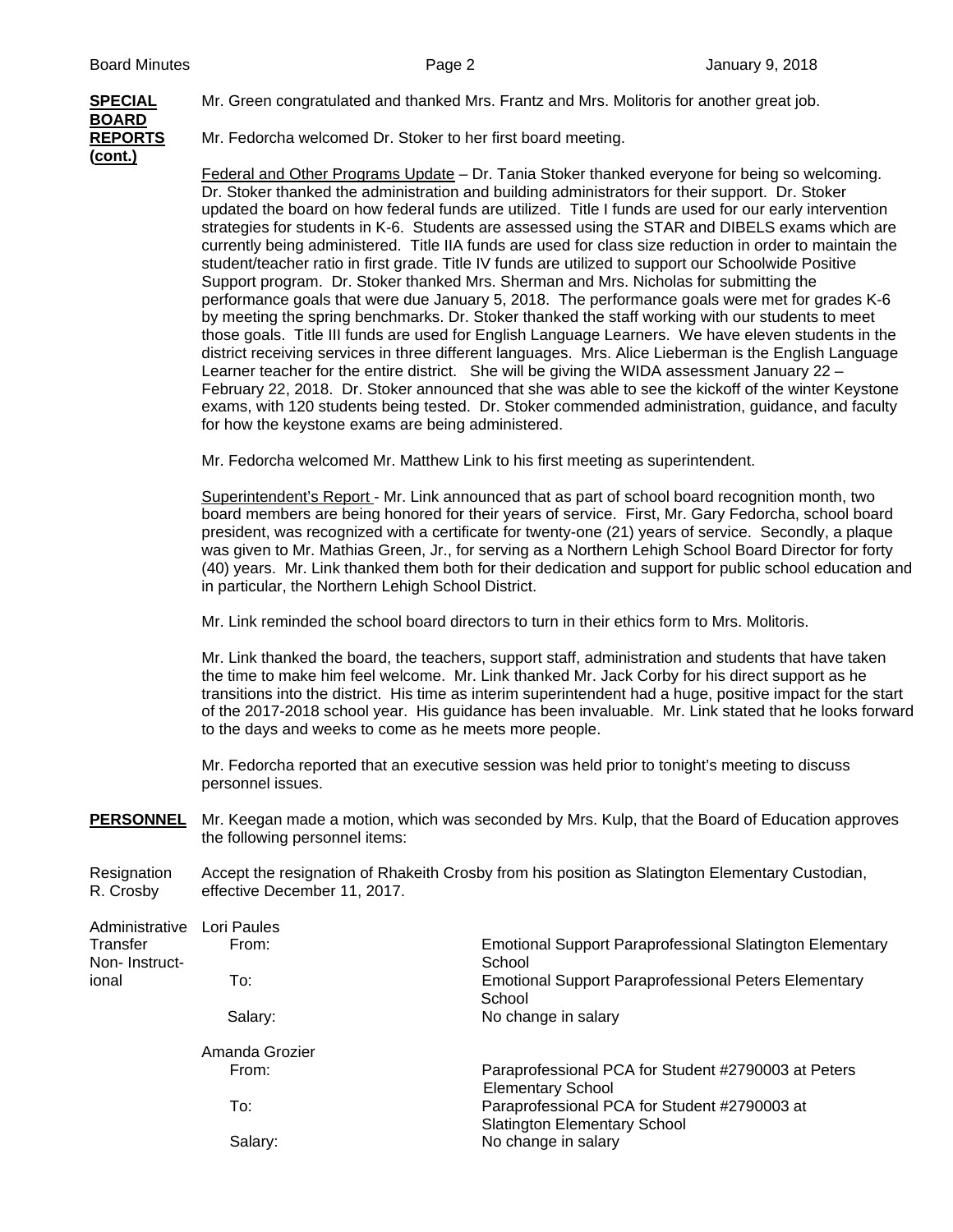| <b>PERSONNEL</b><br>(cont.)<br>Appointment<br>Non-Instruct-<br>ional                                                                     | <b>Crystal Buck</b>                                                                                                                                                                                                                                                                                                                                                                                                                                                              | Assignment:<br>Salary:<br>Effective:<br>*60 Day probationary period ending April 12, 2018 |                         | Senior High School Cook's Helper replacing Cathleen<br>Rowlands who retired.<br>\$12.00 per hour, Monday-Friday, 5 Hours Per Day up to 180<br>student days a school year plus additional cleaning days as<br>needed (2017-2021 Educational Support Personnel CBA)<br>January 10, 2018 |            |  |
|------------------------------------------------------------------------------------------------------------------------------------------|----------------------------------------------------------------------------------------------------------------------------------------------------------------------------------------------------------------------------------------------------------------------------------------------------------------------------------------------------------------------------------------------------------------------------------------------------------------------------------|-------------------------------------------------------------------------------------------|-------------------------|---------------------------------------------------------------------------------------------------------------------------------------------------------------------------------------------------------------------------------------------------------------------------------------|------------|--|
| Leave                                                                                                                                    | Family Medical Approve the request of employee #6929 to amend the family medical leave of absence motion<br>approved on November 20, 2017, to take a three week intermittent family medical leave of<br>absence beginning on January 2, 2018, for the birth of a child. Employee is requesting to use<br>accumulated sick days in conjunction with the intermittent family medical leave. Employee<br>plans to return to his current position, on January 23, 2018.              |                                                                                           |                         |                                                                                                                                                                                                                                                                                       |            |  |
|                                                                                                                                          | Approve the request of employee #1015 to amend the family medical leave motion approved on<br>November 13, 2017, to utilize fifteen (15) accumulated sick days due to the birth of a child.<br>Employee is requesting to use these days in conjunction with the family medical leave.                                                                                                                                                                                            |                                                                                           |                         |                                                                                                                                                                                                                                                                                       |            |  |
|                                                                                                                                          | Approve the request of employee #6714 to take a Family Medical Leave of absence for the birth of<br>a child, beginning on or about March 15, 2018. Employee is requesting to use accumulated sick<br>days. Upon exhaustion of sick days, employee is requesting a family medical leave for the<br>remainder of the 2017-2018 school year. Employee plans to return to her current teaching position<br>upon release of her physician for the start of the 2018-2019 school year. |                                                                                           |                         |                                                                                                                                                                                                                                                                                       |            |  |
| <b>Unpaid Leave</b>                                                                                                                      |                                                                                                                                                                                                                                                                                                                                                                                                                                                                                  |                                                                                           |                         | Approve the request of employee #5270 to take an unpaid leave of absence beginning                                                                                                                                                                                                    |            |  |
| of Absence                                                                                                                               | January<br>15, 2018, until the end of the 2017-2018 school year. Employee plans to return to his current<br>position upon release from his attending physician.                                                                                                                                                                                                                                                                                                                  |                                                                                           |                         |                                                                                                                                                                                                                                                                                       |            |  |
| Co-Curricular<br>Appointment<br>2017-2018                                                                                                |                                                                                                                                                                                                                                                                                                                                                                                                                                                                                  | Jeff Handwerk*<br>Shauna Rausch<br>*Pending Verification of Missing Personnel File Items  |                         | MS Boys' Basketball Coach<br>Cheerleading Advisor - Shared Stipend Coach \$1,097.00                                                                                                                                                                                                   | \$4,743.00 |  |
| Co-Curricular<br>Volunteers<br>2017-2018                                                                                                 | Tyra Wentz*                                                                                                                                                                                                                                                                                                                                                                                                                                                                      | Darby Pender<br>*Pending Verification of Missing Personnel File Items                     |                         | <b>Assistant Track Coach</b><br>Assistant MS Basketball Coach                                                                                                                                                                                                                         |            |  |
| Co-Curricular<br>Volunteers<br>2018-2019                                                                                                 |                                                                                                                                                                                                                                                                                                                                                                                                                                                                                  | <b>Shelby Bailey</b>                                                                      |                         | <b>Assistant Girls' Soccer Coach</b>                                                                                                                                                                                                                                                  |            |  |
| Salary<br>Adjustments                                                                                                                    | Acknowledge the following teacher who has completed the requirements per the Collective<br>Bargaining Agreement that would entitle them to a salary increase for the second half of the<br>2017-2018 school year:                                                                                                                                                                                                                                                                |                                                                                           |                         |                                                                                                                                                                                                                                                                                       |            |  |
|                                                                                                                                          | Lisa Hairston                                                                                                                                                                                                                                                                                                                                                                                                                                                                    | From:<br>To:                                                                              | Step 10B+24<br>Step 10M |                                                                                                                                                                                                                                                                                       |            |  |
| Substitute-<br>Instructional                                                                                                             | Approve the following substitute teacher for the 2017-2018 school year at the 2017-2018<br>substitute teacher rates as approved on the Supplementary Personnel Salary Schedule:                                                                                                                                                                                                                                                                                                  |                                                                                           |                         |                                                                                                                                                                                                                                                                                       |            |  |
|                                                                                                                                          | Shannon Jones - K-12                                                                                                                                                                                                                                                                                                                                                                                                                                                             |                                                                                           |                         |                                                                                                                                                                                                                                                                                       |            |  |
| YEA:<br>Mr. Distler, Mr. Green, Mrs. Heckman, Mrs. Husack, Mr. Keegan, Mrs. Kulp, Mrs. Wilk, and<br>Mr. Fedorcha (8)<br>NAY:<br>None (0) |                                                                                                                                                                                                                                                                                                                                                                                                                                                                                  |                                                                                           |                         |                                                                                                                                                                                                                                                                                       |            |  |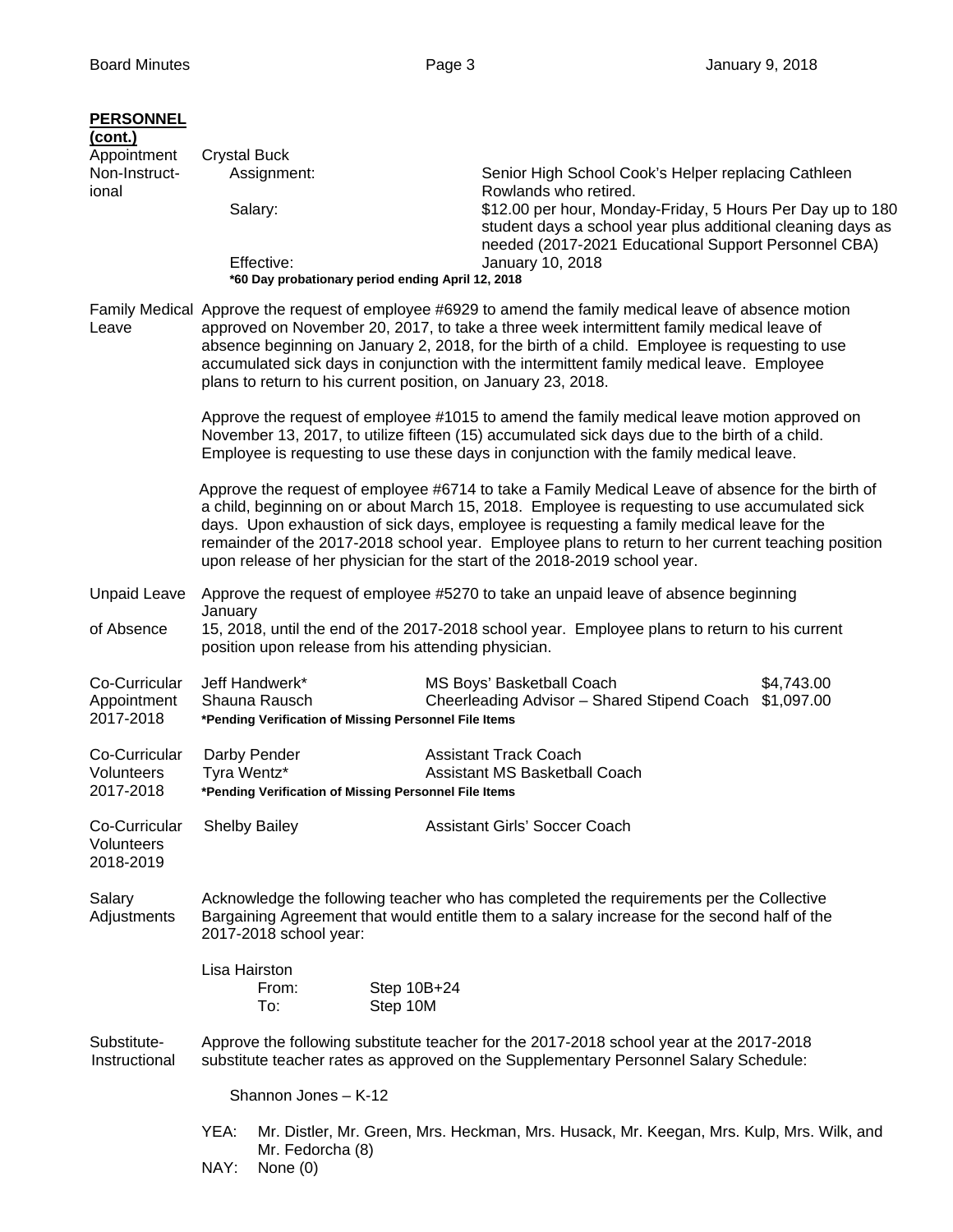**POLICY** Mr. Distler made a motion, which was seconded by Mrs. Husack, that the Board of Education Approves the following policy item:

Homebound It is recommended that the Board of Education grant homebound instruction for a 12<sup>th</sup> grade Instruction student, Student No. 1890280 for five hours per week, effective December 11, 2017 and continuing until approximately January 12, 2018.

- YEA: Mr. Distler, Mr. Green, Mrs. Heckman, Mrs. Husack, Mr. Keegan, Mrs. Kulp, Mrs. Wilk, and Mr. Fedorcha (8)
- NAY: None (0)

**CONFER-** Mr. Distler made a motion, which was seconded by Mr. Green, that the Board of Education **ENCES** approves the following conferences:

> Michele Dotta – PDE Conference 2018 Making a Difference: Educational Practices that Work! – February 26-28, 2018 – Hershey Lodge & Convention Center – Hershey, PA – Registration: \$159.00; Lodging: \$258.00; Meals: \$64.00, Travel: \$85.60 – Total Approximate Cost: \$566.60 – Funding: Special Education Budget.

> Bryan Geist – 51st Annual Pennsylvania State Athletic Directors Association Conference – March 21-23, 2018 – Hershey Lodge, Hershey, PA – Registration: \$250.00, Lodging: \$386.28, Meals: \$80.00, Travel: \$85.60 – Total Approximate Cost: \$801.88 – Funding: Athletic Department Budget

 YEA: Mr. Distler, Mr. Green, Mrs. Heckman, Mrs. Husack, Mr. Keegan, Mrs. Kulp, Mrs. Wilk, and Mr. Fedorcha (8)

NAY: None (0)

.

**CURRIC-** Mr. Keegan made a motion, which was seconded by Mrs. Husack, that the Board of Education **ULUM AND** approves the following curriculum and instruction item:  **INSTRUC-**

**TION** Approve the resolution to allow Matthew J. Link to sign on behalf of the Northern Lehigh School E-Signature District with the Pennsylvania Department of Education's e-signature program which will allow Agreement us to enter into any and all contracts, agreements, grants, and/or licenses with the Pennsylvania Department of Education using an electronic signature, thereby saving on paper and postage.

- YEA: Mr. Distler, Mr. Green, Mrs. Heckman, Mrs. Husack, Mr. Keegan, Mrs. Kulp, Mrs. Wilk, and Mr. Fedorcha (8) NAY: None (0)
- 

**OLD** Mrs. Kulp made a motion, which was seconded by Mrs. Husack, that the Board of Education **BUSINESS** approves the following old business items:

Remove Remove from the table the motion to approve the Co-curricular positions for the 2018-2019 school from Table year that was tabled at the December 4, 2017 school board meeting. Co-Curricular appointments 2018-2019

Co-Curricular Motion to renew the appointment of the following Co-Curricular positions for the 2018-2019 Appointments school year at the salaries per the current negotiated Collective Bargaining Agreement: 2018-2019

| Joseph Tout          | <b>Head Football Coach</b>              | \$7,594.00 |
|----------------------|-----------------------------------------|------------|
| Stephen Hluschak     | <b>Assistant Football Coach</b>         | \$4,936.00 |
| Mark Lavine          | <b>Assistant Football Coach</b>         | \$4,936.00 |
| Ryan Van Norman      | <b>Assistant Football Coach</b>         | \$4,936.00 |
| <b>Terry Bowman</b>  | <b>Assistant Football Coach</b>         | \$4,936.00 |
| <b>Matthew Davis</b> | <b>Assistant Football Coach</b>         | \$4,936.00 |
| Dylan Hofmann        | Assistant Football Coach-Shared Stipend | \$2,468.00 |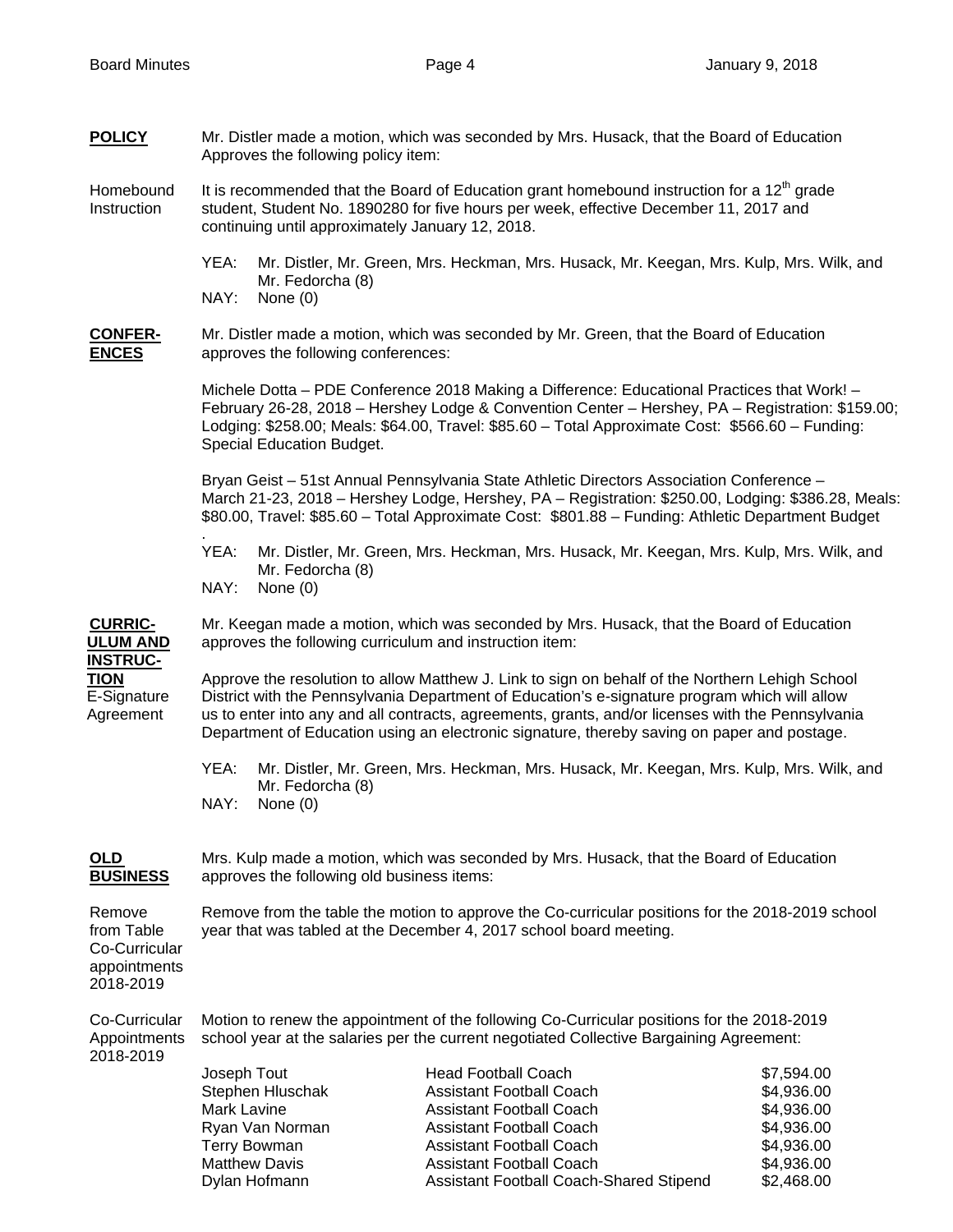| <b>OLD</b><br><b>BUSINESS</b><br>(cont.)                                                    | Derek Long<br>Jessica Frew<br>Mikayla Ninos<br>Brittani Pristash<br>David Oertner<br>Jason Ruch<br>Jeremy Battista<br>Jason Reinhard<br>Henry Ojeda<br><b>Jeff Miller</b><br><b>Todd Herzog</b><br><b>Robert Hicks</b><br>YEA:<br>Mr. Fedorcha (8)<br>NAY:<br>None $(0)$                                                                                                                                                                                                                                                                                                                                                                    | Assistant Football Coach-Shared Stipend<br><b>Head Field Hockey Coach</b><br>Assistant Field Hockey Coach<br>Middle School Field Hockey Coach<br><b>Head Cross Country Coach</b><br>Head Boys' Soccer Coach<br>Assistant Boys' Soccer Coach<br>Head Girls' Soccer Coach<br><b>Assistant Girls' Soccer Coach</b><br>Sr. High Fall Intramurals - Basketball<br>Sr. High Fall Intramurals - Weightlifting<br>Sr. High Fall Intramurals - Softball<br>Mr. Distler, Mr. Green, Mrs. Heckman, Mrs. Husack, Mr. Keegan, Mrs. Kulp, Mrs. Wilk, and | \$2,468.00<br>\$5,490.00<br>\$3,050.00<br>\$2,899.00<br>\$4,549.00<br>\$5,490.00<br>\$3,050.00<br>\$5,490.00<br>\$3,050.00<br>\$888.00<br>\$888.00<br>\$888.00 |  |  |
|---------------------------------------------------------------------------------------------|---------------------------------------------------------------------------------------------------------------------------------------------------------------------------------------------------------------------------------------------------------------------------------------------------------------------------------------------------------------------------------------------------------------------------------------------------------------------------------------------------------------------------------------------------------------------------------------------------------------------------------------------|--------------------------------------------------------------------------------------------------------------------------------------------------------------------------------------------------------------------------------------------------------------------------------------------------------------------------------------------------------------------------------------------------------------------------------------------------------------------------------------------------------------------------------------------|----------------------------------------------------------------------------------------------------------------------------------------------------------------|--|--|
| <b>NEW</b><br><b>BUSINESS</b>                                                               | Mr. Link took this opportunity to thank the school board for their many volunteer hours committed<br>to ensuring that the students and staff of the Northern Lehigh School District have a safe and supportive<br>environment in which they can thrive and succeed. Mr. Link stated on behalf of the whole district,<br>he would like to thank the board and appreciates their dedication to the Northern Lehigh School District.<br>Mr. Link read the Resolution for School Board Director Recognition Month.<br>Mrs. Kulp made a motion, which was seconded by Mr. Green, that the Board of Education approves                            |                                                                                                                                                                                                                                                                                                                                                                                                                                                                                                                                            |                                                                                                                                                                |  |  |
| Resolution<br>for School<br><b>Board Director</b><br>Recognition<br>Month -<br>January 2018 | the following New Business Item:<br><b>WHEREAS</b> , the role of locally elected school officials has served the Commonwealth<br>of Pennsylvania and local communities in meeting the needs of public education since the<br>passage of the Free School Act in 1834; and<br><b>WHEREAS</b> , these local boards have discharged their responsibilities to public education<br>in a manner which has placed public education in the forefront of our educational systems; and<br><b>WHEREAS, locally elected officials have distinguished themselves and their communities</b><br>in this non-paid, volunteer public service commitment; and |                                                                                                                                                                                                                                                                                                                                                                                                                                                                                                                                            |                                                                                                                                                                |  |  |
|                                                                                             |                                                                                                                                                                                                                                                                                                                                                                                                                                                                                                                                                                                                                                             |                                                                                                                                                                                                                                                                                                                                                                                                                                                                                                                                            |                                                                                                                                                                |  |  |

**WHEREAS**, the contributions of these men and women who serve on the Northern Lehigh Board of School Directors:

> Debra L. Bower Robin T. Distler Gary S. Fedorcha Mathias J. Green, Jr. Michelle M. Heckman Gale N. Husack Robert J. Keegan, Jr. Donna M. Kulp Kristie D. Wilk

should be recognized and appreciated by those who benefit from the workings of our public school system;

**NOW THEREFORE BE IT RESOLVED** that the Board of Directors of the Pennsylvania School Boards Association hereby proclaims the month of January as School Director Recognition Month in this commonwealth; and

**FURTHER RESOLVE** that this proclamation be communicated to all school districts, school officials and local communities in a planned program which brings visibility and awareness of the role of locally elected school officials to the citizenry of this commonwealth.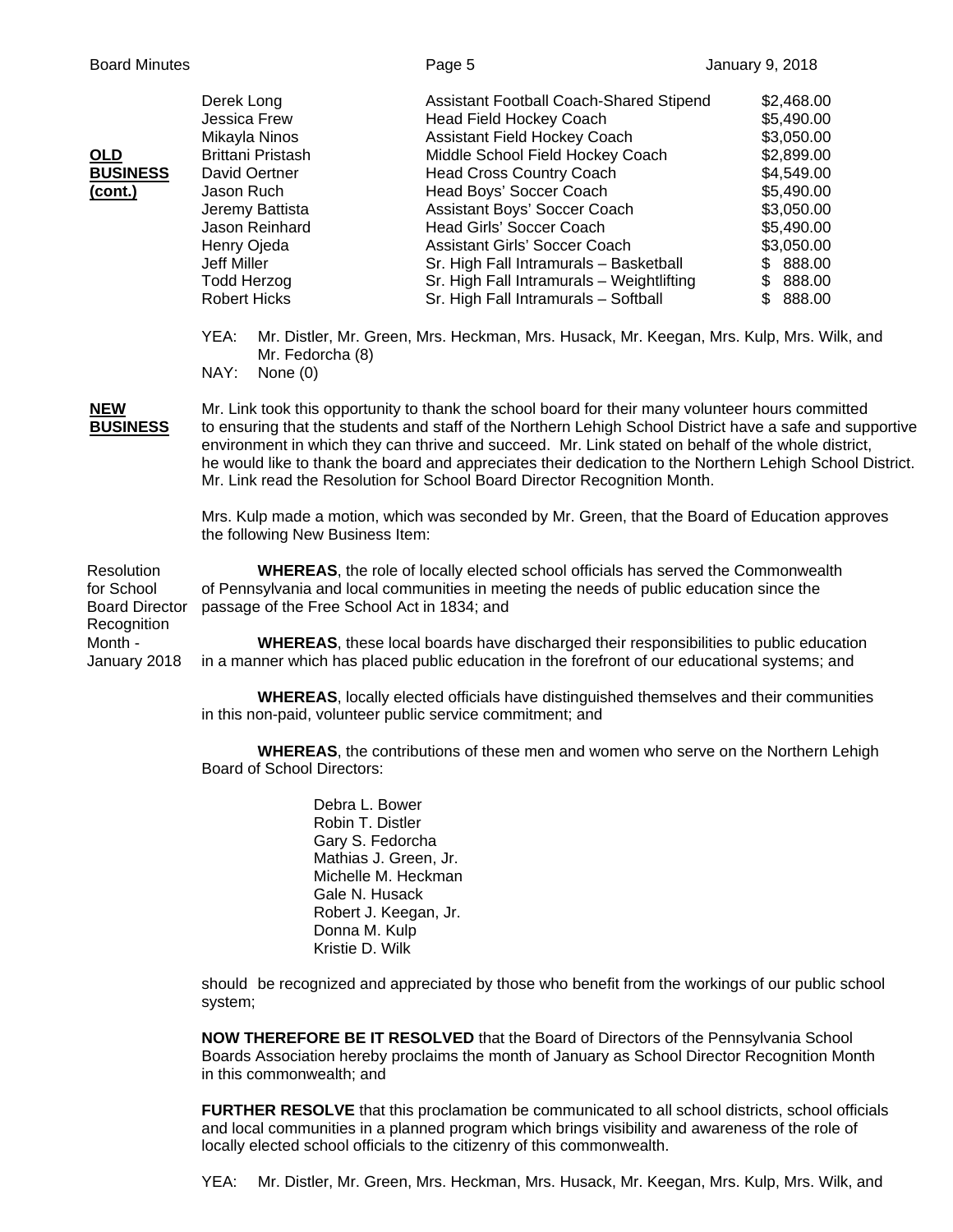Mr. Fedorcha (8) NAY: None (0)

**NEW** Mr. Green made a motion, which was seconded by Mrs. Husack that the Board of Education approves **BUSINESS** the following new business item:

LCCC Real Approve the resolution from Lehigh Carbon Community College allowing the college to enter into an Estate Ex- exchange transaction with City Center Investment Corp. to transfer by deed to Five City Center OP, LP Change the Donley Center, comprising of real estate as per the attached resolution, at no cost to the college Resolution other than applicable closing costs.

> Roll call. YEA: Mr. Distler, Mr. Green, Mrs. Heckman, Mrs. Husack, Mr. Keegan, Mrs. Kulp, Mrs. Wilk, and Mr. Fedorcha (8) NAY: None (0) Motion carried.

- **FINANCIAL** Mr. Keegan made a motion, which was seconded by Mr. Distler, that the Board of Education approves the following financial items:
- Financial Approve the Following Financial Reports: Reports General Fund Account month of November, 2017 NLMS Student Activities Account month of November, 2017 NLHS Student Activities and Scholarship Account month of November, 2017 Refreshment Stand month of November, 2017 Cafeteria Fund month of November, 2017
- List of **Approve the Following List of Bills:** Bills General Fund months of December, 2017 & January, 2018 Cafeteria Fund months of December, 2017 Refreshment Stand month of December, 2017

Per Capita Approve abatement/exoneration requests of per capita taxes, for the residents that fall within Abatements/ the guidelines, as presented. **Exonerations** 

- YEA: Mr. Distler, Mr. Green, Mrs. Heckman, Mrs. Husack, Mr. Keegan, Mrs. Kulp, Mrs. Wilk, and Mr. Fedorcha (8)
- NAY: None (0)
- **INFOR-** Minutes of the Carbon Lehigh Intermediate Unit #21 Board of Directors meeting held on November **MATION** 20, 2017 were distributed.

 Minutes of the Lehigh Carbon Community College Board of Trustees meetings held on November 2, 2017.

 Minutes of the Lehigh Career & Technical Institute Joint Operating Committee held on October 25, 2017.

- **ADJOURN-** Mr. Distler made a motion, which was seconded by Mrs. Kulp, that the regular meeting of the **MENT** Northern Lehigh School District Board of School Directors is adjourned at 7:58 p.m.
	- YEA: Mr. Distler, Mr. Green, Mrs. Heckman, Mrs. Husack, Mr. Keegan, Mrs. Kulp, Mrs. Wilk, and Mr. Fedorcha (8) NAY: None (0)

Respectfully submitted,